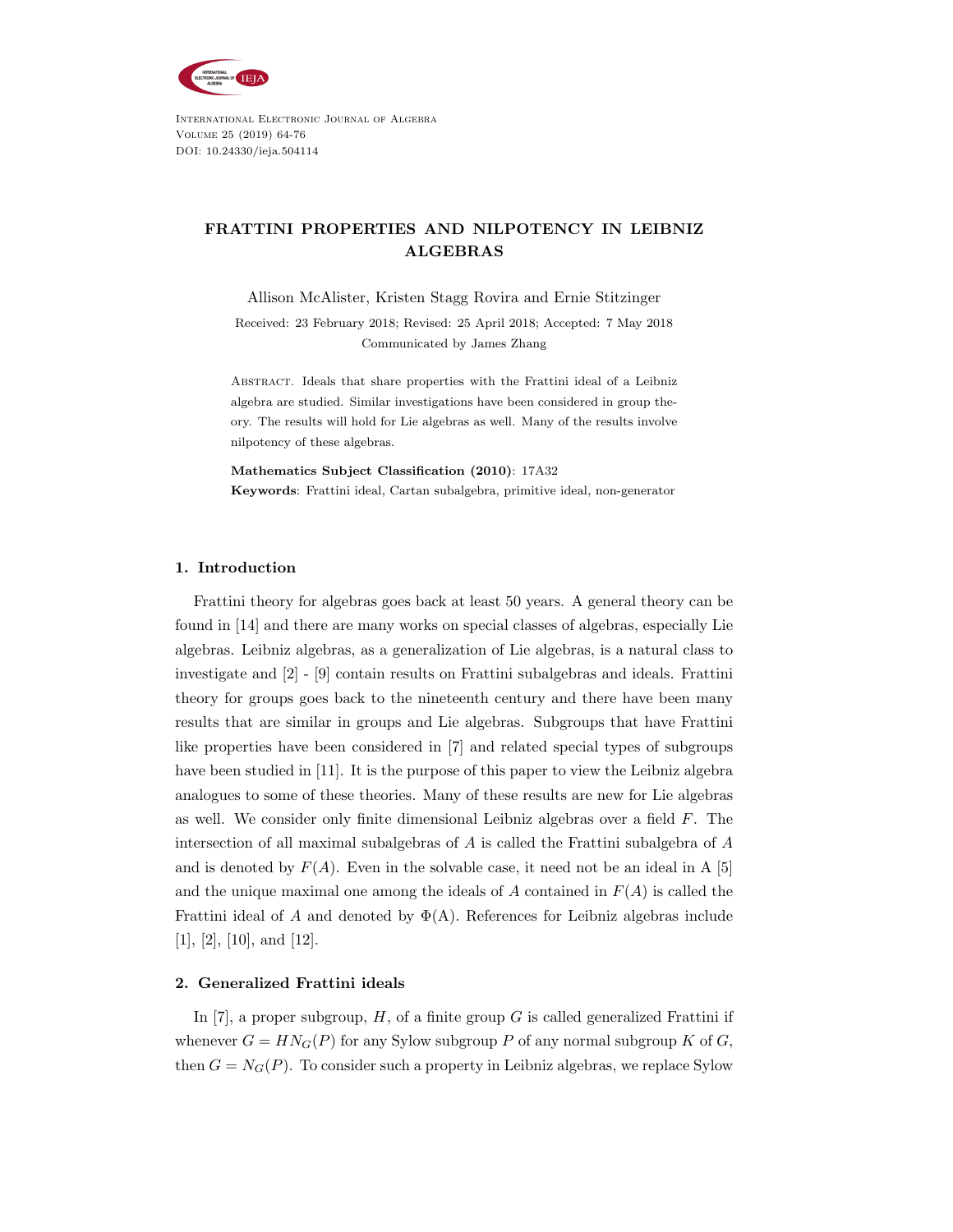subgroups with Cartan subalgebras. Unlike group theory, Frattini subalgebras do not have to be invariant and we will use the Frattini ideal as our model to be formalized. To guarantee existence of Cartan subalgeras, we assume the algebras are over an infinite field,  $[2,$  Theorem 6.5. In this context, an ideal H of L is generalized Frattini in A if whenever  $A = H + N_A(C)$ , C a Cartan subalgebra of an ideal K in A, it follows that  $A = N_A(C)$ . We will show H is a generalized Frattini ideal of A if and only if whenever D and B are ideals of A and D is contained in  $B \cap H$ , then  $B/D$  being nilpotent implies that B is nilpotent, which is a property possessed by Frattini ideals. We will find examples of this concept and conditions that guarantee that an ideal is generalized Frattini.

Proposition 2.1. Let H be a generalized Frattini ideal in A. Then the following are true.

- (1) H is nilpotent.
- (2) Any ideal of A that is contained in H is also a generalized Frattini ideal in A.
- (3)  $H + \Phi(A)$  is a generalized Frattini ideal in A.
- (4)  $H+Z(A)$  is a generalized Frattini ideal in A whenever  $H+Z(A)$  is a proper subalgebra of A.

**Proof.** (1) Let C be a Cartan subalgebra of H. Then  $A = H + N<sub>A</sub>(C)$  by Theorem 6.6 in [2]. H is generalized Frattini in A, hence  $A = N_A(C)$ . Therefore,  $H =$  $N_H(C)$ . Since C is a Cartan subalgebra of H,  $N_H(C) = C$ . Thus  $H = C$  and H is nilpotent.

(2) Let N be an ideal of A such that  $N \subseteq H$ . Let K be an ideal of A and let C be a Cartan subalgebra of K such that  $A = N + N_A(C)$ . Then  $A = H + N_A(C)$  and, hence,  $A = N_A(C)$  since H is generalized Frattini in A. Thus by definition, N is also generalized Frattini in A.

(3) Let K be an ideal in A with Cartan subalgebra C such that  $A = H + \Phi(A)$  +  $N_A(C)$ . Suppose that M is a maximal subalgebra of A such that  $H + N_A(C) \subseteq M$ . Then  $H + \Phi(A) + N_A(C) \subseteq M$ , a contradiction. Hence  $A = H + N_A(C)$ . Therefore  $A = N_A(C)$  since H is generalized Frattini in A. Therefore  $H + \Phi(A)$  is generalized Frattini in A.

(4) Suppose that K is an ideal in A with Cartan subalgebra C such that  $A =$  $H + Z(A) + N_A(C)$ . Then  $A = H + N_A(C)$  and  $A = N_A(C)$  since H is generalized Frattini in A. Therefore  $H + Z(A)$  is also generalized Frattini in A.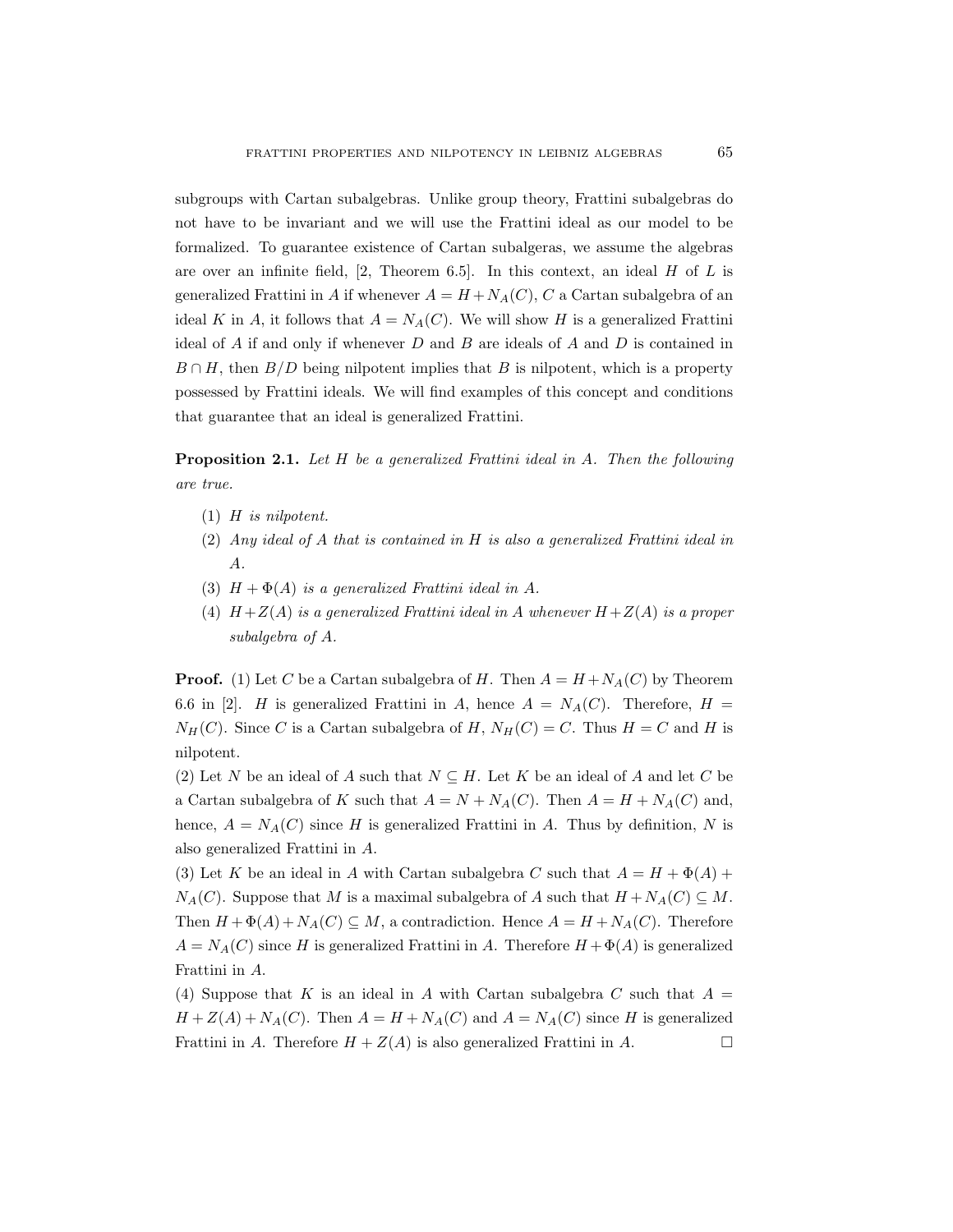Corollary 2.2. In a non-abelian Leibniz algebra, A, both  $Z(A)$  and  $\Phi(A)$  are generalized Frattini in A.

**Lemma 2.3.** Any proper ideal,  $H$ , of a nilpotent Leibniz algebra  $A$  is generalized Frattini in A.

**Proof.** Let K be an ideal in A with Cartan subalgebra C such that  $H+N<sub>A</sub>(C) = A$ . Then  $C = K$  and  $N_A(C) = A$ .

The next result shows that an important property of the Frattini ideal is shared with any generalized Frattini ideal.

**Theorem 2.4.** Let  $H$  be generalized Frattini in  $A$ . If  $K$  is an ideal in  $A$  that contains  $H$  and  $K/H$  is nilpotent, then  $K$  is nilpotent.

**Proof.** Let K be as in the statement of the theorem and let C be a Cartan subalgebra of K. Then  $(C+H)/H$  is a Cartan subalgebra of  $K/H$  by Corollary 6.3 of [2]. Since  $K/H$  is nilpotent,  $K/H = (C+H)/H$  and  $K = C+H$ . Furthermore  $A = K + N_A(C)$  by Theorem 6.6 of [2]. Then  $A = K + N_A(C) = H + C + N_A(C) =$  $H + N_A(C) = N_A(C)$  since H is generalized Frattini. Hence  $K = N_K(C) = C$  and K is nilpotent.  $\square$ 

**Corollary 2.5.** Suppose that A is not 0. A is nilpotent if and only if  $A^2$  is generalized Frattini.

**Proof.** If  $A^2$  is generalized Frattini, then the result follows from Theorem 2.4. If A is nilpotent, then the result follows from Lemma 2.3.

**Corollary 2.6.** Let  $H$  be generalized Frattini in  $A$ . If  $K$  is an ideal in  $A$  such that  $K^{\omega} \subseteq H$ . Then K is nilpotent.

**Proof.** Let  $\sigma$  be the natural mapping from  $K/K^{\omega}$  onto  $K + H/H$ .  $K + H/H$  is nilpotent and then  $K + H$  is nilpotent by Theorem 2.4.

**Theorem 2.7.** Let  $H$  be an ideal in a Leibniz algebra  $A$ .  $H$  is generalized Frattini in A if and only if for each ideal J of A that contains H, whenever  $J/H$  is nilpotent, then J is nilpotent.

**Proof.** If H is generalized Frattini, then the result is Theorem 2.4. Conversely, suppose that the condition on ideals  $J$  holds. Let  $K$  be an ideal of  $A, C$  a Cartan subalgebra of K with  $A = H + N_A(C)$ . Then  $(C+H)/H$  is an ideal in  $A/H$ , hence also in  $(K+H)/H$ . As H and K are ideals in L and C is a Cartan subalgebra of K,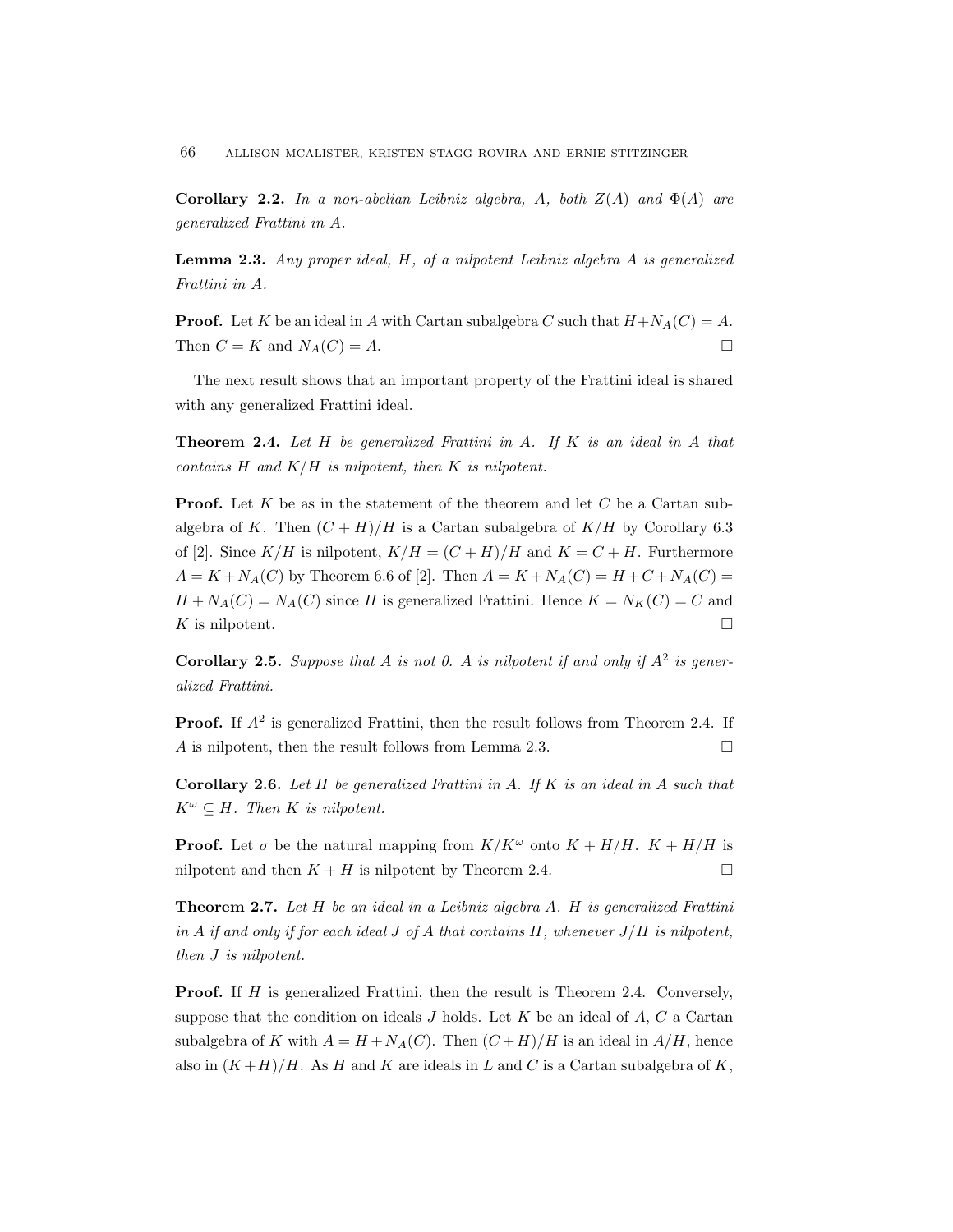by Corollary 6.3 of [2],  $C + (K \cap H)/(K \cap H)$  is Cartan in  $K/(K \cap H)$ . By the first isomorphism theorem,  $C + H/H$  is Cartan in  $K + H/H$ . Since  $(C + H)/H$  is Cartan in  $(K+H)/H$ ,  $(C+H)/H = (K+H)/H$ . Therefore  $(K+H)/H$  is nilpotent and  $K + H$  is nilpotent by hypothesis. Therefore,  $K = C$ . Hence  $N_A(C) = N_A(K) = A$ and H is generalized Frattini in A.

**Example 2.8.** Let A be a Leibniz algebra with basis  $x, y, z$  and multiplications  $xz = x = -zx$  and  $zy = y = -yz$  and  $xy = yx = 0$ . Let  $H = (x)$  and  $K = (y)$ . H and K are generalized Frattini in A but  $H + K$  is not. Thus the sum of two generalized Frattini ideals need not be generalized Frattini. Note that this example is Lie so the result stands in Lie algebras as well.

**Theorem 2.9.** Let  $H$  be a generalized Frattini ideal in  $A$  and let  $K$  be an ideal of A that contains H. Then  $K/H$  is generalized Frattini in  $A/H$  if and only if K is generalized Frattini in A.

**Proof.** Suppose that K is generalized Frattini in A. Let  $J/H$  be an ideal in  $A/H$ such  $J/H$  contains  $K/H$  and  $(J/H)/(K/H)$  is nilpotent. Then  $J/K$  is nilpotent. Since K is generalized Frattini in A, J is nilpotent by Theorem 2.7. Hence  $J/H$  is nilpotent and  $K/H$  is generalized Frattini in  $A/H$  by Theorem 2.7.

Conversely, suppose that  $K/H$  is generalized Frattini in  $A/H$ . Let J be an ideal in A which contains K and  $J/K$  is nilpotent. Then  $(J/H)/(K/H)$  is nilpotent. Hence  $J/H$  is nilpotent since  $K/H$  is generalized Frattini and, then, J is nilpotent since  $H$  is generalized Frattini. Therefore  $K$  is generalized Frattini in  $A$  by Theorem 2.7.  $\Box$ 

**Proposition 2.10.** If  $Nil(A)$  is generalized Frattini in A, then every solvable ideal of A is nilpotent and is generalized Frattini in A.

**Proof.** Suppose that  $Nil(A)$  is generalized Frattini in A, let H be a solvable ideal in A and k be the smallest positive integer such that  $H^{(k+1)} = 0$ . Then  $H^{(k)}$  is abelian and  $H^{(k)} \subseteq Nil(A)$ . Then  $H^{(k)}$  is generalized Frattini in A by Proposition 2.1. Consider  $A/H^k$ . The nilradical of this quotient,  $N = Nil(A/H^k)$ , is isomorphic to  $Nil(A)/H^k$  using Theorem 2.7 and N is generalized Frattini by Theorem 2.9. By induction,  $H/H^k$  is contained in N which gives  $H \subseteq Nil(A)$ . Thus H is nilpotent and it is contained in a generalized Frattini ideal,  $Nil(A)$ . Hence H is generalized Frattini in  $A$ .

**Corollary 2.11.** If  $Nil(A)$  is generalized Frattini in A, then A is not solvable.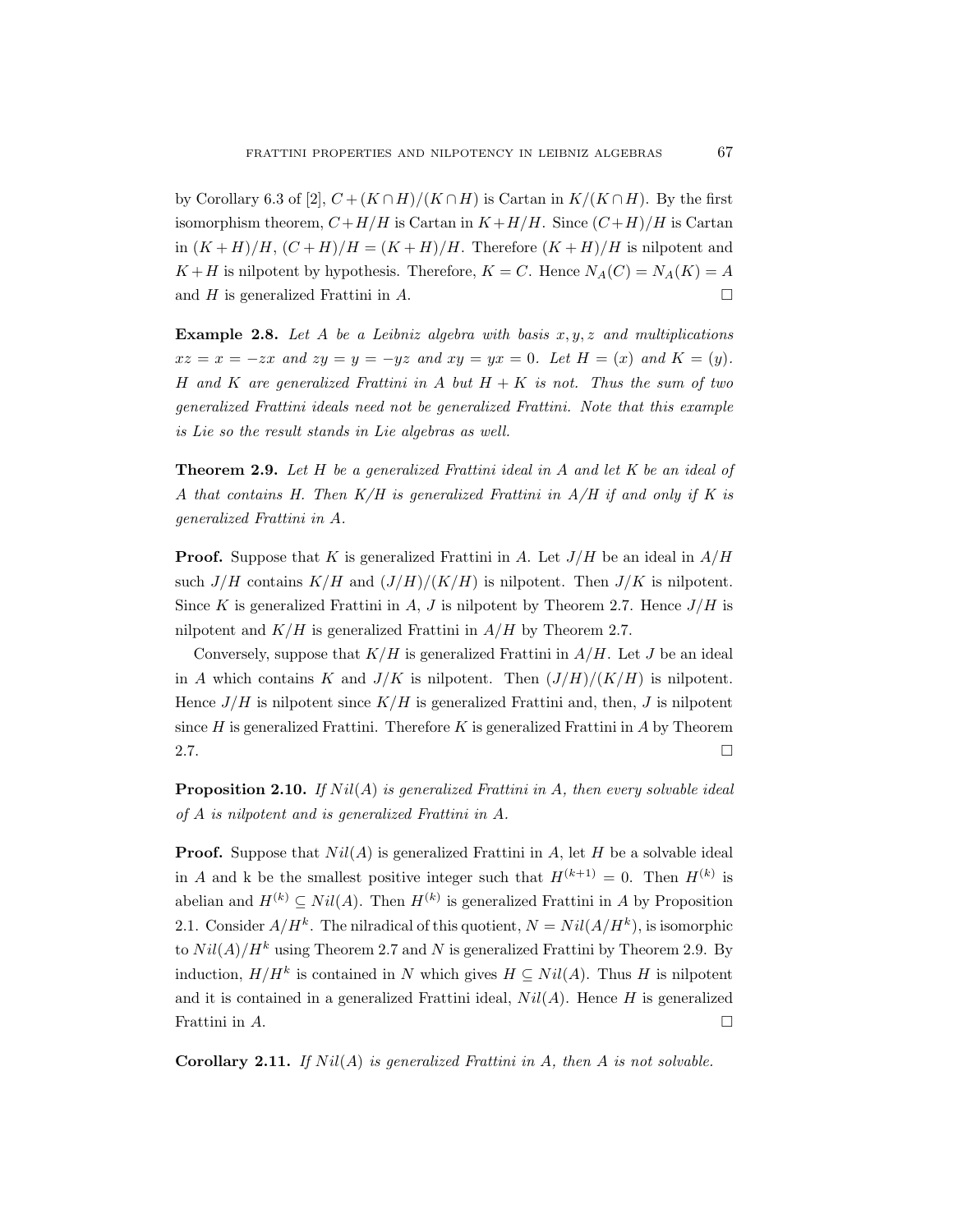Proof. A is not nilpotent since a generalized Frattini ideal is a proper ideal. If A is solvable, then it is nilpotent by Proposition 2.10, a contradiction.  $\Box$ 

**Example 2.12.** Continuing Example 2.8,  $Nil(A) = H + K$  is again seen to be not generalized Frattini since A is solvable.

**Proposition 2.13.** If H is generalized Frattini in A, then  $Nil(A/H) = Nil(A)/H$ .

**Proof.** Since H is nilpotent,  $H \subseteq Nil(A)$ .  $Nil(A)/H$  is clearly contained in  $Nil(A/H)$ . Suppose that B is an ideal of A such that  $B/H = Nil(A/H)$ . Then B is nilpotent by Theorem 2.4. Hence B is contained in  $Nil(A)$  and  $B/H$  is contained in  $Nil(A)/H$ .

**Corollary 2.14.** Let A be a non-nilpotent Leibniz algebra. Then  $Nil(A)$  is generalized Frattini in A if and only if  $Nil(A) = Rad(A)$ , where  $Rad(A)$  is the maximal solvable ideal of A.

**Proof.** Suppose that  $Nil(A) = Rad(A)$ . Let N be an ideal in A containing  $Nil(A)$ such that  $N/Nil(A)$  is nilpotent. Then N is solvable and  $Nil(A) \subseteq N \subseteq Rad(A)$  $Nil(A)$ . Hence N is nilpotent and  $Nil(A)$  is generalized Frattini in A by Theorem 2.7. Conversely, suppose that  $Nil(A)$  is generalized Frattini in A. Then  $Rad(A)$  is nilpotent by Proposition 2.10 and  $Nil(A) = Rad(A)$ .

**Example 2.15.** Let  $A = gl(n, F)$ . Then  $Nil(A) = Rad(A) = Z(A)$  is generalized Frattini in A.

In [2] and [3] Barnes extends his theory of Engel subalgebras from Lie to Leibniz algebras. For  $a \in A$ , set  $E_A(a)$  be the Fitting null component of left multiplication by a on A. This space is a subalgebra called the Engel subalgebra for a. He notes that although a may not be in  $E_A(a)$ , there is a b in  $E_A(a)$  such that  $E_A(a) = E_A(b)$ . Hence when working with these subalgebras, we usually can assume that  $a$  is in  $E_A(a)$ . For a subalgebra U of A, if the Engel subalgebra for u in U both contains U and is minimal in the set of Engel subalgebras for all elements in  $U$ , then the Engel subalgebras for all elements in  $U$  contain  $U$ . He then shows  $C$  is a Cartan subalgebra of  $A$  if and only if  $C$  is minimal in the set of Engel subalgebras of  $A$ .

**Theorem 2.16.** Let  $H$  be an ideal in  $A$ . Then  $H$  is generalized Frattini in  $A$  if and only if for each ideal K of A and each Cartan subalgebra C of K,  $A = E_A(c)$ whenever  $A = H + E_A(c)$ , for all  $c \in C$ .

**Proof.** Let  $H$  be generalized Frattini in  $A$ . Let  $K, C$  be as in the theorem such that for each  $c \in C$ ,  $A = H + E_A(c)$ .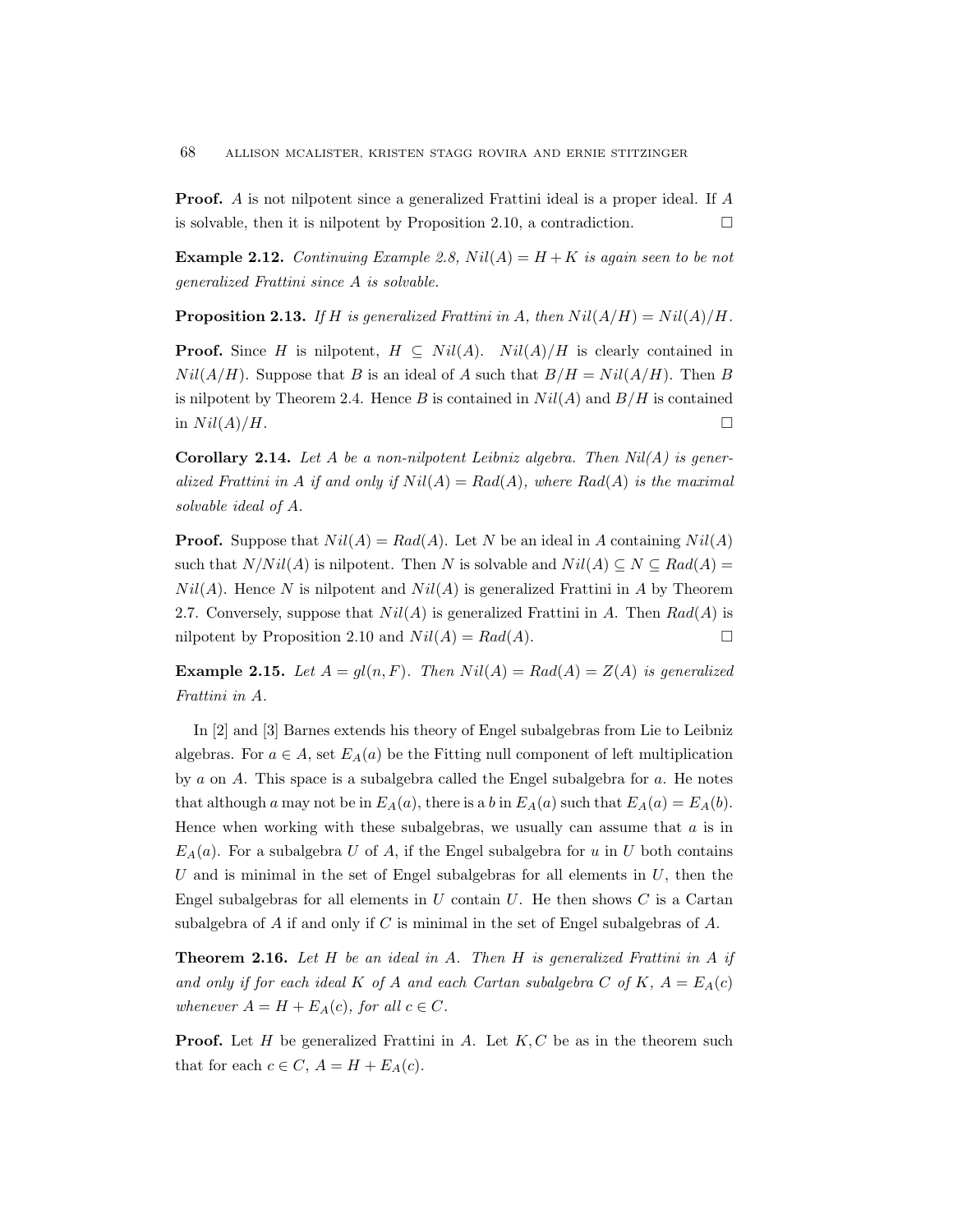As  $H$  and  $K$  are ideals in  $L$  and  $C$  is a Cartan subalgebra of  $K$ , by Corollary 6.3 of [2],  $C + (K \cap H)/(K \cap H)$  is Cartan in  $K/(K \cap H)$ . By the first isomorphism theorem,  $C+H/H$  is Cartan in  $K+H/H$ . By Engel's theorem [8], C acts nilpotently on  $A/H$  since  $A = H + E_A(c)$  for all c, hence also on  $(K+H)/H$ . Then there exist a flag of  $(C+H)/H$ -modules in  $(K+H)/H$  on which  $(C+H)/H$  acts nilpotently. Hence, if  $(C+H)/H$  is properly contained in  $(K+H)/H$ , then there is an element in  $(C + H)/H$  which is in the normalizer of  $(C + H)/H$ . This contradicts that  $(C+H)/H$  is a Cartan sublagebra of  $(K+H)/H$ . Hence  $(C+H)/H = (K+H)/H$ . Therefore  $(K+H)/H$  is nilpotent, as is  $K+H$  since H is generalized Frattini in A. Hence K is nilpotent and  $K = C$ . Since  $c \in C = K$  and K is an ideal,  $A = E_A(c)$ .

Conversely, suppose that  $H$  satisfies the conditions in the theorem. Let  $K$  be an ideal with  $H \subseteq K$  with  $K/H$  nilpotent. Let C be a Cartan subalgebra of K and let  $c \in C$  be an element such that  $E_A(c)$  is minimal in the set of Engel subalgebras for  $c \in C$ . From Theorem 6.5 in [2],  $C = E_K(c)$ . Since  $K/H$  was chosen to be nilpotent,  $K = C + H = E<sub>K</sub>(c) + H$ . Thus  $A = E<sub>A</sub>(c) + H$  since K is an ideal in A. Hence  $A = E_A(c)$  by hypothesis. Therefore,  $K = E_K(c) = C$  which is nilpotent. Hence *H* is generalized Frattini by Theorem 2.7.

#### 3. Primitive ideals

**Definition 3.1.** An ideal  $K$  of  $A$  is *primitive* if

- (1)  $\Phi(A/K) = 0$ ,
- (2)  $A/K$  contains a unique minimal ideal,
- (3) and dim $(A/K) > 1$ .

**Example 3.2.** Let A be the three dimensional cyclic Leibniz algebra generated by a with  $aa^3 = a^2$ . Let K be the ideal with basis  $a^2 + a^3$ . Then  $A/K$  has basis a,  $a^2$  where we delete K from the notation. A/K is cyclic with generator a and  $aa^2 = -a^2$ . The minimum polynomial for  $L_a$  is  $x(x+1)$ . Thus  $A/K$  has 2 maximal subalgeras and  $\Phi(A/K) = 0$  using section 4 of [5] and has a unique minimal ideal. Hence K is a primitive ideal in A.

**Lemma 3.3.** Let K be a primitive ideal in A. Then K contains  $\Phi(A)$  and  $A/K$ is non-nilpotent. Hence A is non-nilpotent.

**Proof.** Since  $\Phi(A/K)=0$ ,  $\Phi(A) \subseteq K$ . Suppose that  $A/K$  is nilpotent and let  $B/K$ be the unique minimal ideal of  $A/K$ . Now  $A/K = Nil(A/K) = B/K$  by Theorem 2.4 of [4] and dim( $A/K$ ) = 1, a contradiction. Thus  $A/K$  is not nilpotent.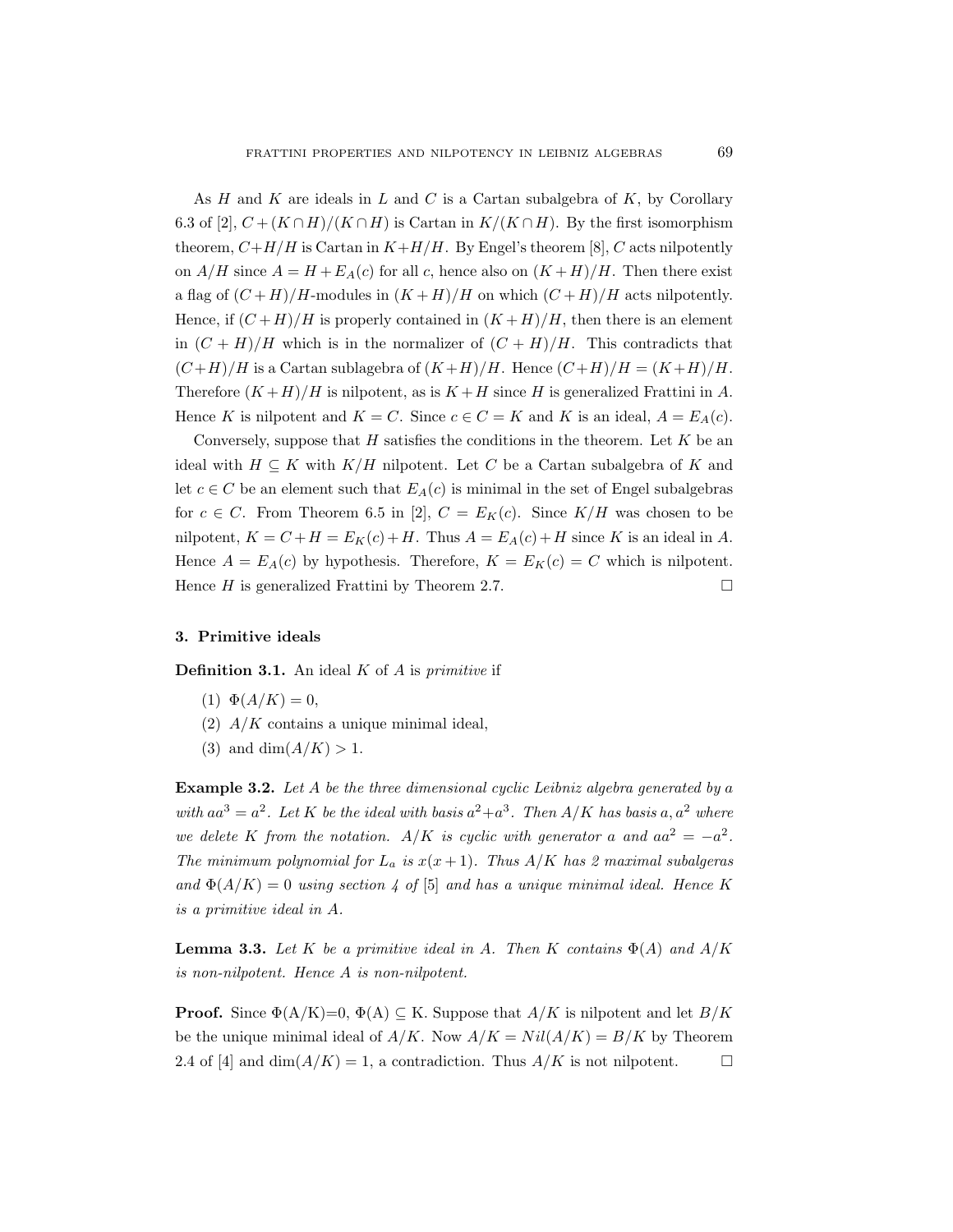70 ALLISON MCALISTER, KRISTEN STAGG ROVIRA AND ERNIE STITZINGER

**Proposition 3.4.** Let A be a solvable Leibniz algebra and let K be a primitive ideal in A. Then K is generalized Frattini in A if and only if K is a proper subalgebra of  $Nil(A).$ 

**Proof.** Suppose that K is generalized Frattini in A and let  $B/K$  be the unique minimal ideal of  $A/K$ . Since A is solvable,  $B/K = Nil(A/K)$  using Theorem 2.4 of [4]. Then  $B/K = Nil(A/K) = Nil(A)/K$  by Proposition 2.13. Hence  $Nil(A) = B$ and K is a proper subalgebra of  $Nil(A)$ .

Conversely, let  $K$  be a primitive ideal in the solvable Leibniz algebra  $A$  and  $K$  be properly contained in  $Nil(A)$ . Then  $A/K$  contains a unique minimal ideal,  $B/K$ , and  $Nil(A)/K$  is an ideal. Therefore B is contained in  $Nil(A)$ . Since  $\phi(A/K)$  = 0,  $B/K$  is complemented by a maximal subalgebra  $M/K$  in  $L/K$ . Furthermore  $Nil(A/K)$  = the sum of all minimal ideals which is  $B/K$ . By assumption, K is properly contained in  $Nil(A)$ , hence B is contained in  $Nil(A)$ . Since  $B/K =$  $Nil(A/K), B = Nil(A)$ . Let H be an ideal in A and let K be contained in H. If  $H/K$  is nilpotent, then H is contained in B and H is nilpotent. Hence K is generalized Frattini in  $A$ .

**Theorem 3.5.** Let A be a solvable Leibniz algebra and let K be a primitive ideal in A. Let  $B/K$  be the unique minimal ideal in  $A/K$ . Then K is generalized Frattini in A if and only if  $B = Nil(A)$ .

**Proof.** Suppose that K is generalized Frattini in A. Then  $Nil(A/K) = Nil(A)/K$ by Theorem 2.7. Since A is solvable,  $B/K = Nil(A/K) = Nil(A)/K$  and  $B =$  $Nil(A).$ 

Conversely, suppose that  $B = Nil(A)$ . Since A is solvable,  $Nil(A/K) = B/K =$  $Nil(A)/K$  and K is a proper subalgebra of  $Nil(A)$ . If N is any ideal of A with  $N/K$ nilpotent, then  $N$  is nilpotent. Hence  $K$  is generalized Frattini in  $A$  by Theorem 2.7.  $\Box$ 

**Corollary 3.6.** Let K be a primitive ideal of a solvable Leibniz algebra A. If K is generalized Frattini in  $A$ , then  $K$  is maximal with respect to the generalized Frattini property in A.

**Proof.** Suppose that H is generalized Frattini ideal in A such that  $K \subseteq H$ . Then H is nilpotent by Proposition 2.1 and, hence, H is contained in  $Nil(A)$ . Let  $B/K$ be the unique minimal ideal in  $A/K$ . By Theorem 3.5,  $B = Nil(A)$ . Hence, either  $H = K$  or  $H = Nil(A)$  since  $K \subseteq H \subseteq Nil(A)$ . Suppose that  $H = Nil(A)$ . Then, by Proposition 2.10, every solvable ideal of A is nilpotent. In particular, A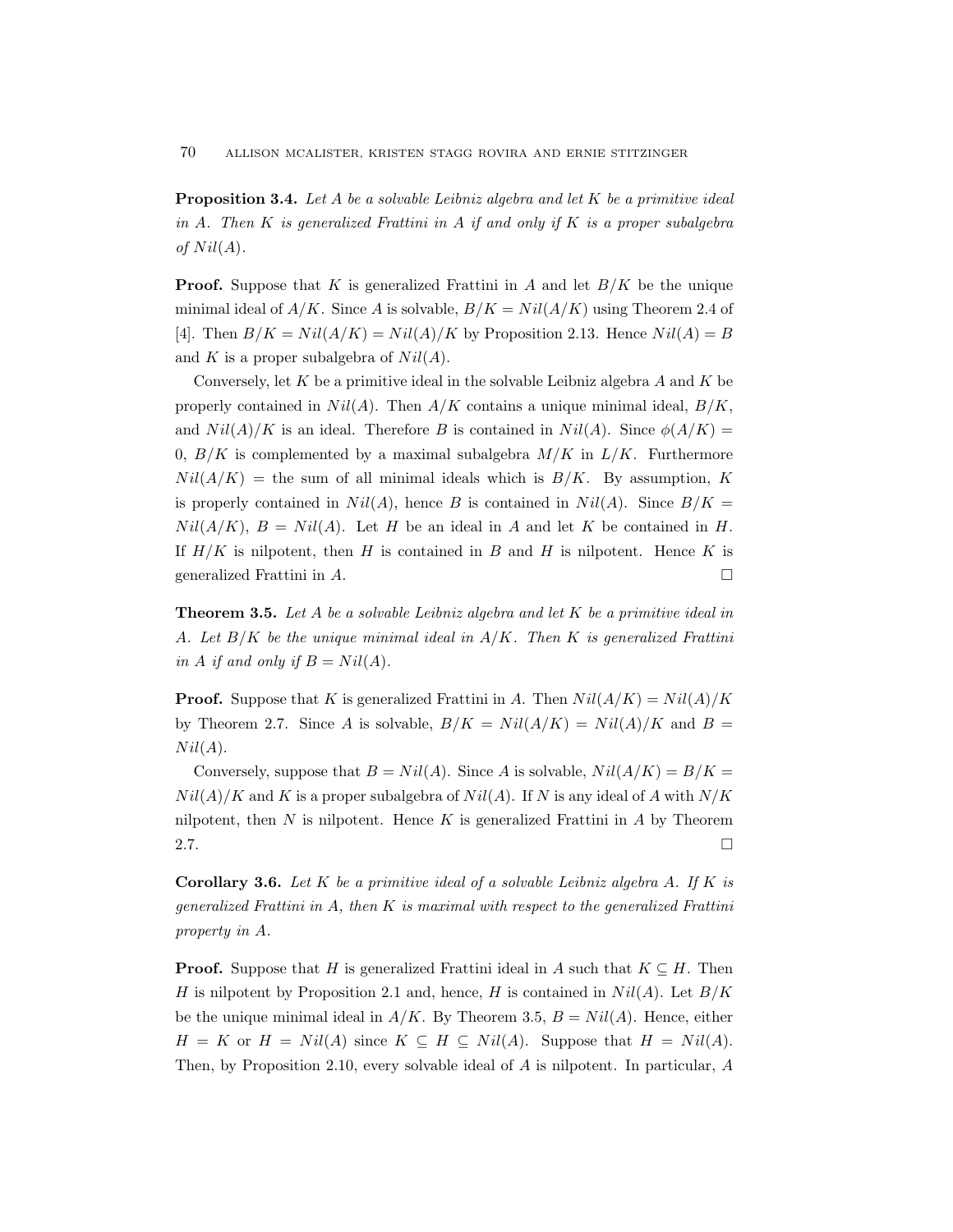is nilpotent. This contradicts Lemma 3.3. Thus  $H = K$  and K is maximal with respect to the generalized Frattini property.

#### 4. Intersections of certain maximal subalgebras

Let  $R(A)$  be the intersection of all maximal subalgebras that are ideals in A and  $T(A)$  be the intersection of all maximal subalgebras that are not ideals in A. As for  $F(A)$ ,  $T(A)$  may not be an ideal and we let  $\tau(A)$  be the largest ideal of A contained in  $T(A)$ . Of course  $\Phi(A) = R(A) \cap \tau(A)$ .

Definition 4.1. An algebra is power solvable if all subalgebras generated by a single element are solvable.

For Leibniz algebras, these subalgebras are cyclic subalgebras in which  $A^2 =$  $Leib(A)$  is abelian (Section 4 of [5]). Hence Leibniz algebras are power solvable and the following result, Theorem 2.8 of [15] holds.

**Lemma 4.2.** If  $\Phi(A) = 0$ , then  $\tau(A) = Z(A) = Z^*(A)$  where  $Z^*(A)$  is the final term in the upper central series of A.

**Proposition 4.3.**  $\tau(A)$  is generalized Frattini in A.

**Proof.** By the last lemma,  $\tau(A)/\Phi(A) = Z(A)/\Phi(A) = Z(A/\Phi(A))$ . By Proposition 2.1,  $Z(A/\Phi(A))$  is generalized Frattini in  $A/\Phi(A)$ . Thus  $\tau(A)$  is generalized Frattini in  $A$ .

**Proposition 4.4.** Let A be a non-nilpotent Leibniz algebra with  $\Phi(A) = 0$ . Then any ideal H that is a maximal generalized Frattini ideal in A contains  $\tau(A)$ .

**Proof.** By Lemma 4.2  $H + Z(A) = H + \tau(A)$  which is generalized Frattini by Proposition 2.1. Using maximality of H,  $H = H + \tau(A)$ . Hence  $\tau(A) \subseteq H$ .  $\Box$ 

**Theorem 4.5.** A is nilpotent if and only if  $R(A) \subseteq \tau(A)$ .

Proof. If A is nilpotent, then all maximal subalgebras are ideals in A Theorem 4.16 of [10]. Hence  $\tau(A) = A$  and  $R(A) \subseteq \tau(A)$ . Conversely, if  $R(A) \subseteq \tau(A)$ , then  $\Phi(A) = R(A)$  which contains  $A^2$  by Lemma 2.3 of [15]. Hence all maximal subalgebras are ideals and A is nilpotent.  $\Box$ 

**Corollary 4.6.** A is nilpotent if and only if  $\Phi(A) = A^2$ .

Proof. If A is nilpotent, then all maximal subalgebras are ideals by Theorem 4.16 of [10]. Then  $A^2$  is contained in every maximal subalgebra. Hence  $A^2$  is contained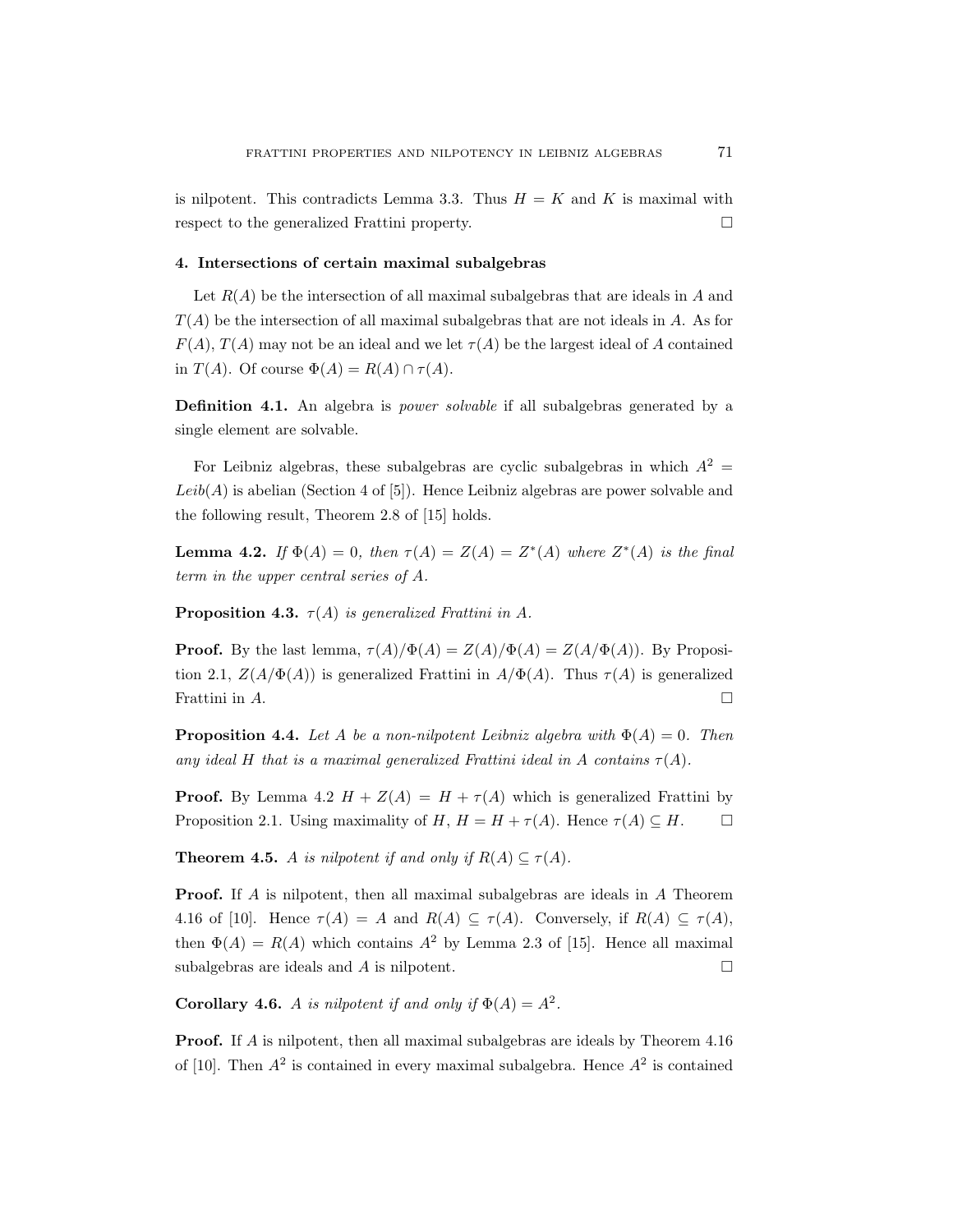in  $F(A) = \Phi(A)$ . The reverse inclusion always holds. Conversely, if the condition holds, then all maximal subalgbras are ideals and A is nilpotent by Theorem 4.16 of  $[10]$ .

**Lemma 4.7.** Let  $N$  be an ideal in  $A$ .

- (1)  $F(A) + N/N \subseteq F(A/N)$ .
- (2) If  $N \subseteq F(A)$ , then  $F(A)/N = F(A/N)$ .

**Proof.** (1) If  $M/N$  is a maximal subalgebra of  $A/N$ , then M is a maximal subalgebra of A. Thus  $F(A) \subseteq \bigcap_{M/N,M/N \text{ maximal in } A/N} M$ . Hence  $F(A) + N/N \subseteq$  $F(A/N)$ .

(2)  $N$  is contained in all maximal subalgebras of  $A$ .  $M/N$  is a maximal subalgebra of  $A/N$  if and only if M is a maximal subalgebra of A.Then  $F(A)/N = F(A/N)$ .  $\Box$ 

Let  $nFrat(A)$  be the intersection of all maximal ideals of A. Then following the same arguments as in the last lemma, we obtain:

Lemma 4.8. Let  $N$  be an ideal in  $A$ .

- (1)  $nFrat(A) + N/N \subseteq nFrat(A/N)$ .
- (2) If  $N \subseteq nFrat(A)$ , then  $nFrat(A)/N = nFrat(A/N)$ .

In Lie algebras, the Frattini ideal is nilpotent. However,  $n Frat(A)$  and  $R(A)$ need not be nilpotent. The same results hold for Leibniz algebras also. For  $x$  in A,  $L_x$  denotes left multiplication by x and  $A_0(x)$  and  $A_1(x)$  are the corresponding Fitting components for  $L_x$ .  $A_0(x)$  is the Engel subalgebra from Section 2.

**Proposition 4.9.**  $\Phi(A)$  is nilpotent, but  $nFrat(A)$  and  $R(A)$  need not be nilpotent.

**Proof.** Using Proposition 2.1,  $\Phi(A)$  is nilpotent. For the examples, let  $A = gl(p, F)$ where F has characteristic p. The  $Z(A) \subset A^2 = sl(p, F)$  which is the only maximal ideal of A and  $nFrat(A)$  is not nilpotent. Since  $sl(p, F)$  is the only maximal subalgebra that is an ideal,  $R(A) = sl(p, F)$  is not nilpotent.

Both  $\Phi(A)$  and  $nFrat(A)$  are contained in  $R(A)$ . We find other results of this type.

**Proposition 4.10.**  $\Phi(A) \subseteq nFrat(A) \subseteq R(A)$ .

**Proof.** If N is a maximal ideal of A, then  $\Phi(A) + N$  can not equal A, hence  $\Phi(A) \subseteq N$ . Hence  $\Phi(A) \subseteq nFrat(A)$ . The other inclusion is clear.

**Proposition 4.11.** If A is solvable, then  $R(A) = nFrat(A)$ .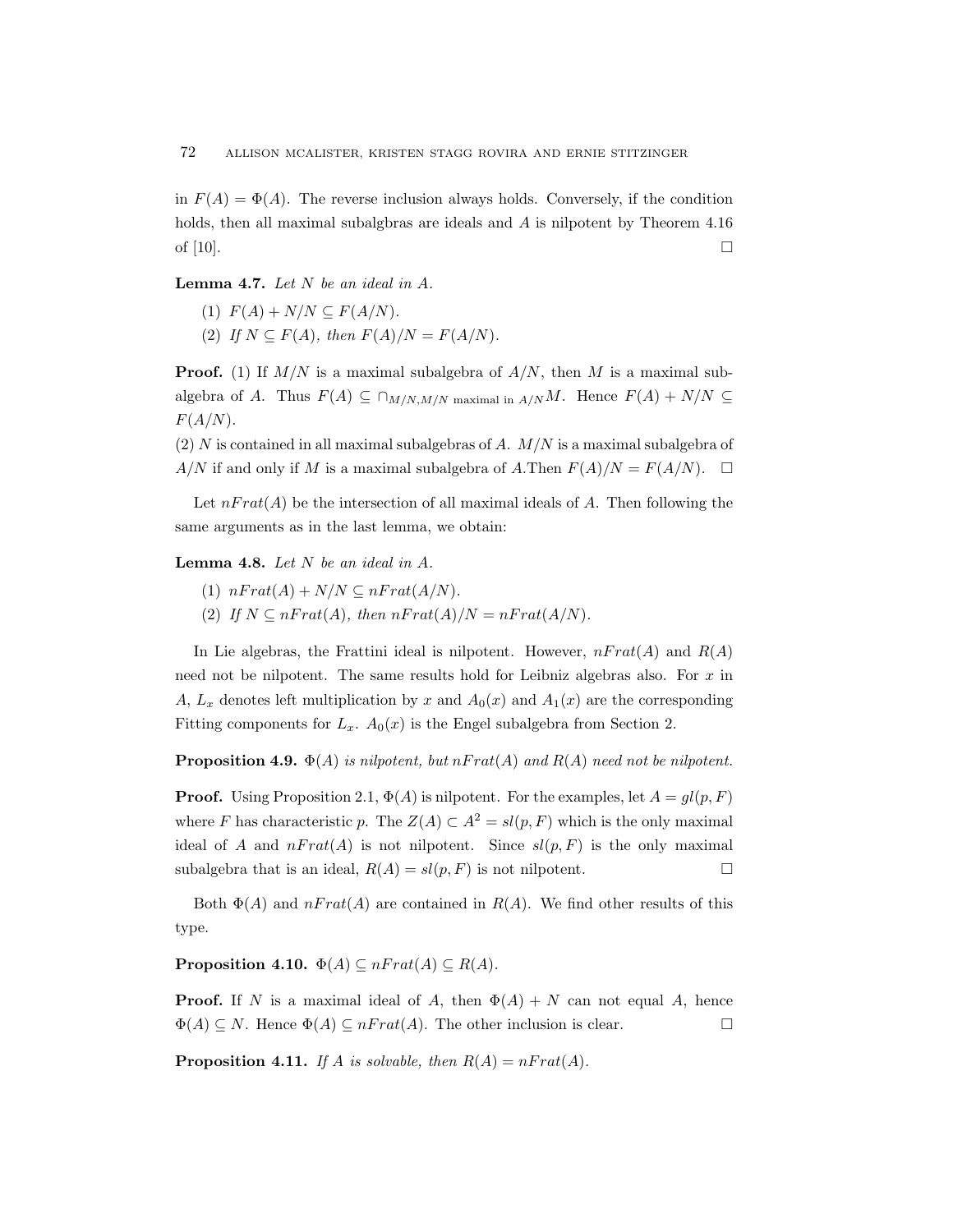**Proof.** Let N be a maximal ideal of a solvable Leibniz algebra A. Then  $(A/N)^2=0$ and  $A^2$  is contained in N. Hence dim  $(A/N)=1$ . Thus every maximal ideal is a maximal subalgebra that is an ideal. The converse also holds. Hence the result  $\Box$ holds.

If A is not solvable, then Proposition 4.11 does not hold.

**Example 4.12.** Let  $A = sl(2, F)$ . Since A is simple,  $nFrat(A) = 0$ . Since A contains no maximal subalgebras that are ideals,  $A = R(A)$ .

**Theorem 4.13.** A is nilpotent if and only if  $\Phi(A) = nFrat(A) = R(A)$ .

**Proof.** If A is nilpotent, then all maximal subalgebras are ideals and  $R(A) = \Phi(A)$ and Proposition 4.10 gives the result.

Now suppose that the three ideals are equal. Since  $\tau(A)$  always contains  $\Phi(A)$ ,  $R(A) \subseteq \tau(A)$ . Then A is nilpotent by Theorem 4.5.

#### 5. Generators

In groups and Lie algebras, the Frattini subgroup and Frattini subalgebra, are the sets of non-generators in the group and Lie algebra respectively. It has also been shown these concepts carry over to  $R(G)$  and  $n Frat(G)$  in a group G and also to  $R(L)$  and  $nFrat(L)$  in a Lie algebra L [13]. Following the results in groups and Lie algebras, we give Leibniz algebra characterizations of  $F(A)$ ,  $R(A)$  and  $nFrat(A)$ in terms of non-generators.

**Definition 5.1.** An element  $x \in A$  is a non-generator in A if whenever  $A = \langle x, S \rangle$ it follows that  $A = \langle S \rangle$  for each subset S of A.

**Definition 5.2.** A subset  $S$  of  $A$  that is closed under multiplications by elements of A is called a normal set in A.

**Definition 5.3.** An element  $x \in A$  is a normal non-generator in A if whenever  $A = \langle x, T \rangle$  it follows that  $A = \langle T \rangle$  for each normal subset T of A.

**Proposition 5.4.**  $F(A)$  consists of the non-generators of A.

**Proof.** Let  $x \in F(A)$  and let  $A = \langle x, H \rangle$  where H is a subalgebra of A. If  $H \neq A$ , then  $H \subseteq M$  for some maximal subalgebra of A. Then  $\langle H, x \rangle \subseteq M$ , a contradiction. Hence  $A = H$  and x is a non-generator of A. Suppose that x is not in  $F(A)$ . Let M be a maximal subalgebra of A which does not contain x. Then  $M \subset \langle x, M \rangle = A$ . But  $M \neq A$ , so x is a not a non-generator of A.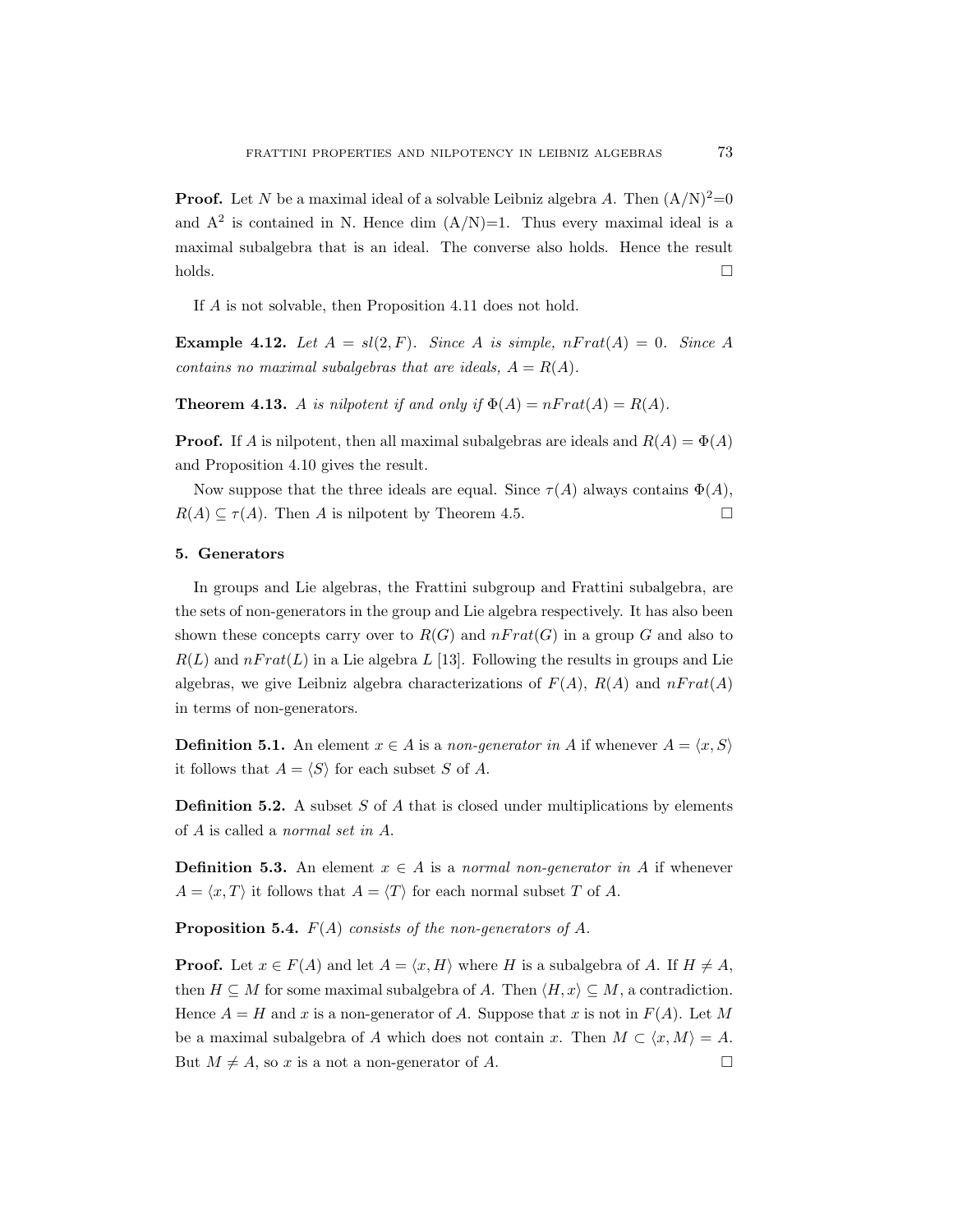#### **Proposition 5.5.**  $R(A)$  equals the set of normal non-generators of A.

**Proof.** Suppose that  $x \in R(A)$  and  $A = \langle x, S \rangle$  where S is a normal subset of A. Suppose that  $A \neq \langle S \rangle$ . Then  $B = A/\langle S \rangle$  is generated by one element, the image of  $x$  in  $B$ . Hence  $B$  is cyclic and, therefore, solvable.  $B$  is generated by the image of x in B. The derived algebra,  $B^2$  of B has codimension 1 in B and is an ideal in B. Hence, the preimage, C, of  $B^2$  in A is a maximal subalgebra of A that is an ideal in A. Hence, by assumption  $x \in C$  and the image of x in B is in  $B^2$ . This contradicts that the image of x in B generates B. Therefore,  $A = \langle S \rangle$  and x is a normal non-generator of A

Conversely, suppose that  $x \notin R(A)$ . Then x is not in a maximal subalgebra, M, that is an ideal in A. M is a normal subset of A and  $A = \langle x, M \rangle$  but  $A \neq M$ . Hence x is not a normal non-generator in A.

**Definition 5.6.** Let X be a subset of A. Let  $X^A$  be the smallest ideal in A that contains X. An element  $x \in A$  is called an *n-nongenerator* if for every subset X of A,  $A = X^A$  whenever  $A = \langle x, X \rangle^A$ .

**Lemma 5.7.** For any  $x \in A$  and any subset X of A,  $\langle x, X \rangle^A = \langle x^A, X^A \rangle =$  $x^A + X^A$ .

**Proof.** Both  $x^A$  and  $X^A$  are contained in  $\langle x, X \rangle^A$ . Therefore  $\langle x^A, X^A \rangle^C \langle x^A, X^A \rangle^C$  $x, X > A$  and  $x^A + X^A \subseteq  A$ . Since  $< x, X > \subseteq$ , it follows that  $\langle x, X \rangle^A \subseteq \langle x^A, X^A \rangle$ . Also  $x^A, X^A \subseteq x^A + X^A$ . Thus  $\langle x^A, X^A \rangle \subseteq$  $x^A + X^A$ .  $A + X^A$ .

**Proposition 5.8.**  $nFrat(A)$  is the set of n-nongenerators for A.

**Proof.** Let T be the collection of all n-nongenerators of A. Suppose x is in T but not in  $n Frat(A)$ . Let N be a maximal ideal such that x is not in N. Then  $x^{A} + N = A$ . Hence  $\langle x, N \rangle^{A} = A$ . Thus  $N = N^{A} = A$ , a contradiction. Hence  $T \subseteq nFrat(A).$ 

Conversely, let x is in  $nFrat(A)$  but not in T. There exists a subset S of A such that  $A = \langle x, S \rangle^A$  but  $S^A$  is properly contained in A. Therefore  $S^A$  is a proper ideal of A and x is not in  $S^A$ . By Lemma 5.7,  $A = \langle x, S \rangle^A = x^A + S^A$ . Let M be maximal with respect to the properties for  $S^A$ : x is not in M, M is an ideal of  $A, S^A \subseteq M$  and  $A = x^A + M$ . We claim that M is a maximal ideal of A. If not, let N be an ideal properly between M and A. Then  $A = x^A + M = x^A + N$ . By the maximality conditions on M,  $x \in N$ . Therefore,  $x^A \subseteq N$  and  $A = N$ , a contradiction. Thus M is a maximal ideal in A. Since x is not in M, it follows that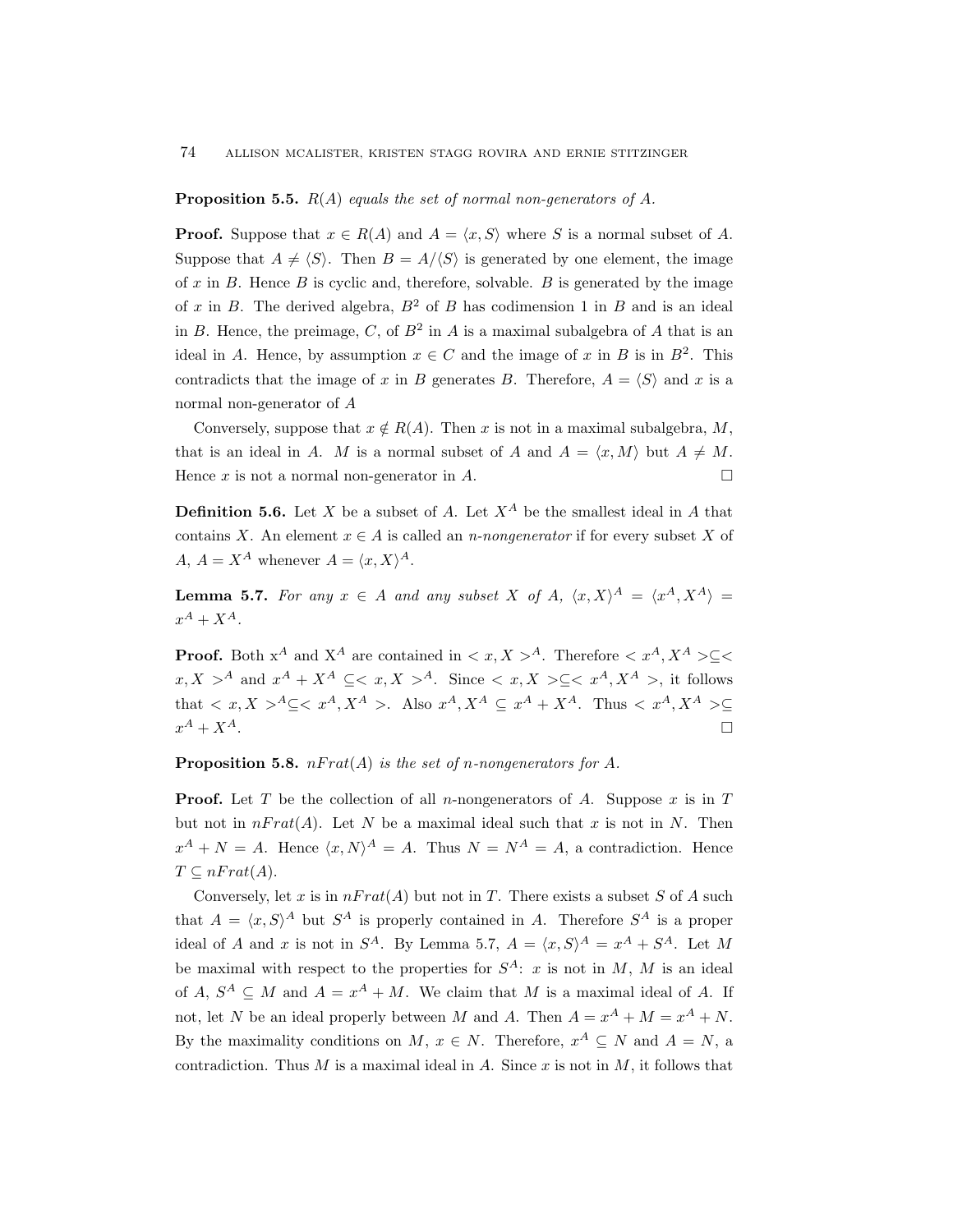x is not in  $nFrat(A)$ , a contradiction. Hence, whenever  $A = \langle x, S \rangle^A$ , it follows that  $A = S^A$  and x is an n-nongenerator of A. Hence  $nFrat(A) \subseteq T$  and the result  $\Box$ holds.

Acknowledgement. The authors would like to thank the referee for their valuable comments and suggestions to improve the quality of the paper.

#### References

- [1] Sh. A. Ayupov and B. A. Omirov, On Leibniz algebras, Algebra and operator theory (Tashkent, 1997), Kluwer Acad. Publ., Dordrecht, (1998), 1-12.
- [2] D. W. Barnes, Some theorems on Leibniz algebras, Comm. Algebra, 39(7) (2011), 2463-2472.
- [3] D. W. Barnes, Schunck classes of soluble Leibniz algebras, Comm. Algebra, 41(11) (2013), 4046-4065.
- [4] C. Batten, L. Bosko-Dunbar, A. Hedges, J. T. Hird, K. Stagg and E. Stitzinger, A Frattini Theory for Leibniz algebras, Comm. Algebra, 41(4) (2013), 1547- 1557.
- [5] C. Batten Ray, A. Combs, N. Gin, A. Hedges, J. T. Hird and L. Zack, Nilpotent Lie and Leibniz algebras, Comm. Algebra, 42(6) (2014), 2404-2410.
- [6] C. Batten Ray, A. Hedges and E. Stitzinger, Classifying several classes of Leibniz algebras, Algebr. Represent. Theory, 17(2) (2014), 703-712.
- [7] J. C. Beidleman and T. K. Seo, *Generalized Frattini subgroups* of finite groups, Pacific J. Math., 23 (1967), 441-450.
- [8] L. Bosko, A. Hedges, J. T. Hird, N. Schwartz and K. Stagg, Jacobson's refinement of Engel's theorem for Leibniz algebras, Involve, 4(3) (2011), 293-296.
- [9] T. Burch, M. Harris, A. McAlister, E. Rogers, E. Stitzinger and S. M. Sullivan, 2-recognizeable classes of Leibniz algebras, J. Algebra, 423 (2015), 506-513.
- [10] I. Demir, K. Misra and E. Stitzinger, On some structures of Leibniz algebras, Recent advances in representation theory, quantum groups, algebraic geometry, and related topics, Amer. Math. Soc., Providence, RI, Contemp. Math., 623 (2014), 41-54.
- [11] L.-C. Kappe and J. Kirkland, Some analogues of the Frattini subgroup, Algebra Colloq., 4(4) (1997), 419-426.
- [12] J.-L. Loday, Une version non commutative des algebres de Lie: les algebres de Leibniz, Enseign. Math., 39 (1993), 269-293.
- [13] K. Stagg, Analogues of the Frattini subalgebra, Int. Electron. J. Algebra, 9 (2011), 124-132.